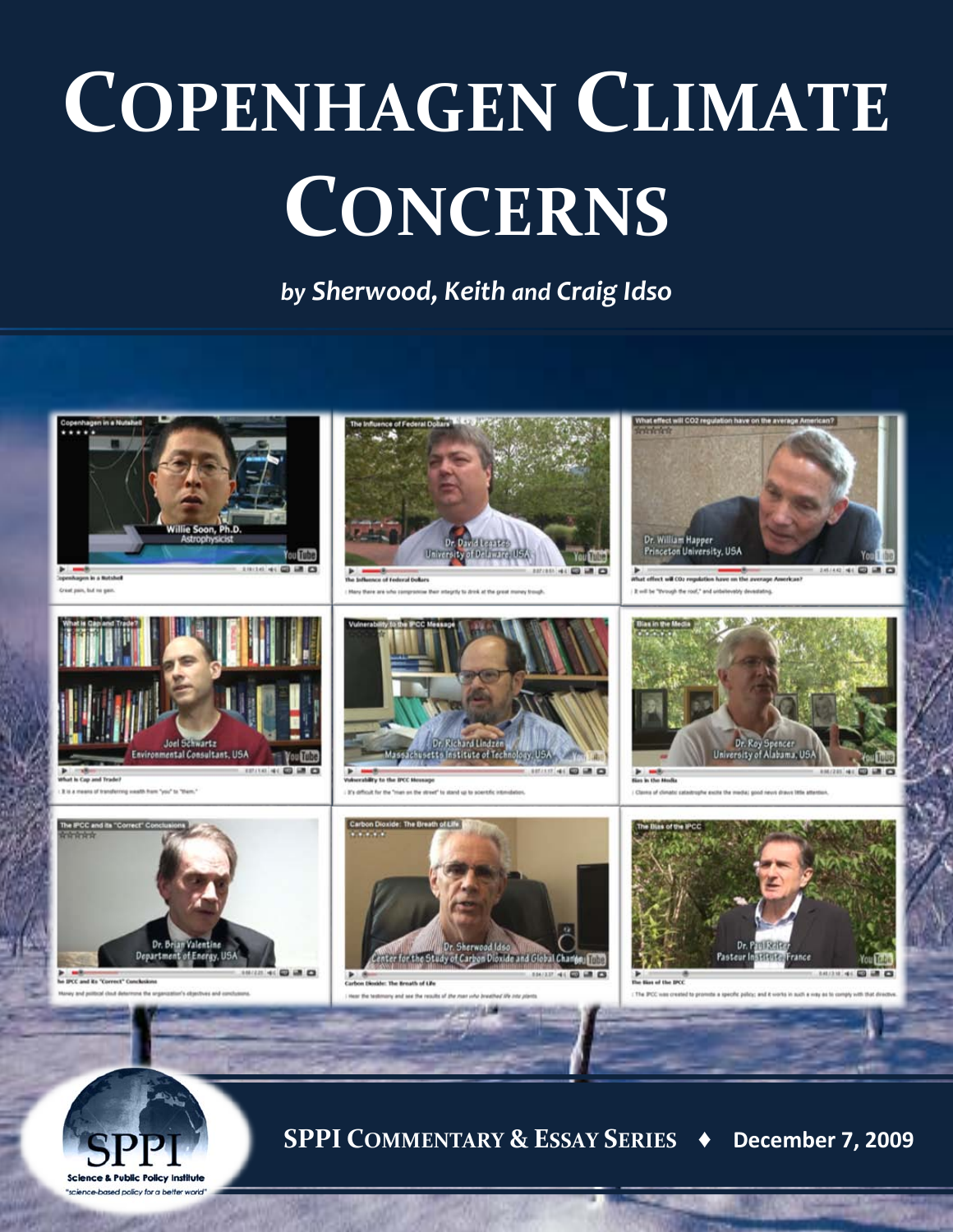# **COPENHAGEN CLIMATE CONCERNS**

*by Sherwood, Keith and Craig Idso* **|** December 4, 2009

*As representatives of the nations of the world meet in Copenhagen to attempt to restrict the use of energy produced from coal, gas and oil in the guise of fighting global warming, many scientists and scholars are expressing grave concerns about what they are trying to do, as shown in the video vignettes posted in the categorized-links below.*

#### **BACKGROUND**

[Bureaucratic Beginnings:](http://www.co2science.org/video/cop/cop15/background.php#bureaucratic) The powers that be have always envisioned a global energy regulatory system.

[The Annual Meeting of the Conference of Parties:](http://www.co2science.org/video/cop/cop15/background.php#annualmeeting) Yearly mega-conferences have kept nations on track to achieve the ultimate objective.

[What happens at a COP meeting?:](http://www.co2science.org/video/cop/cop15/background.php#copmeeting) While the public is distracted by an outward circus-like atmosphere, "stewards of the planet" make policy behind closed doors.

[From Kyoto to Copenhagen:](http://www.co2science.org/video/cop/cop15/background.php#kyoto) One step at a time, earth's nations are being led to surrender their right to determine their own destinies.

# **THE IPCC**

[Who is behind the IPCC movement?:](http://www.co2science.org/video/cop/cop15/ipcc.php#movement) Trans-nationalist "citizens of the planet" comprise the primary force that enervates the IPCC.

[The IPCC Assessment Report Process:](http://www.co2science.org/video/cop/cop15/ipcc.php#process) Hundreds of researchers produce a massive scientific document that ultimately becomes a political statement by the time its summary is produced.

[The Bias of the IPCC:](http://www.co2science.org/video/cop/cop15/ipcc.php#bias) The IPCC was created to promote a specific policy; and it works in such a way as to comply with that directive.

[The IPCC and its "Correct" Conclusions:](http://www.co2science.org/video/cop/cop15/ipcc.php#conclusions) Money and political clout determine the organization's objectives and conclusions.

[The IPCC Assessments: Statements of Faith:](http://www.co2science.org/video/cop/cop15/ipcc.php#faith) In lieu of adequate facts, and actually ignoring some contrary ones, a predetermined faith guides all aspects of the IPCC's operations.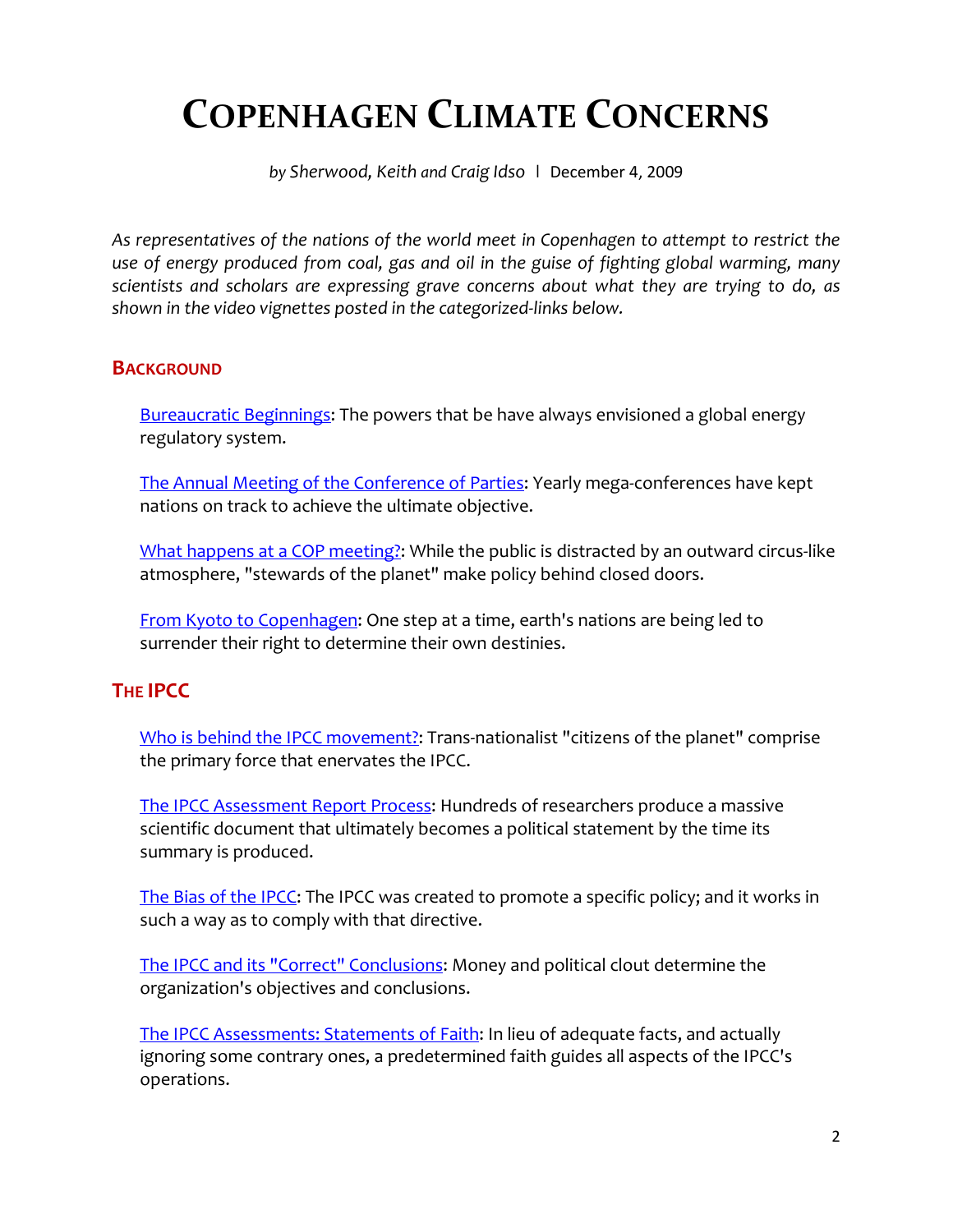[Vulnerability to the IPCC Message:](http://www.co2science.org/video/cop/cop15/ipcc.php#vulnerability) It's difficult for the "man on the street" to stand up to scientific intimidation.

# **CO2 REGULATION**

[What is Cap and Trade?:](http://www.co2science.org/video/cop/cop15/co2regulation.php#capntrade) It is a means of transferring wealth from "you" to "them."

[Cap and Trade: Gaming the System:](http://www.co2science.org/video/cop/cop15/co2regulation.php#gaming) The possibilities are limitless.

[Gaming the System: Private and Public Companies:](http://www.co2science.org/video/cop/cop15/co2regulation.php#companies) They're already lining up at the subsidy watering trough.

[California: Not the Model for Our Nation to Follow:](http://www.co2science.org/video/cop/cop15/co2regulation.php#california) Unless, of course, we have an economic death wish!

[What is the regulation of CO2 all about?:](http://www.co2science.org/video/cop/cop15/co2regulation.php#allabout) It is about the taking of power from the people and vesting it in the enlightened few.

[Waxman/Markey Amendments Reveal True Cost of CO2 regulation:](http://www.co2science.org/video/cop/cop15/co2regulation.php#waxman) Five-dollar-a-gallon gas, doubled electric rates, and 15% unemployment may be only the *beginning* of the cost of Cap and Trade.

[What happens if the US signs a COP treaty to regulate CO2?:](http://www.co2science.org/video/cop/cop15/co2regulation.php#treaty) Whereas other countries will have "wiggle room" to preclude strict adherence to stated objectives, we will have none; and we will suffer the economic consequences.

[Once enacted, how difficult is it to remove regulation policies?:](http://www.co2science.org/video/cop/cop15/co2regulation.php#remove) It's like trying to put the genie back in the bottle.

[Is the "cure" worse than the "disease"?:](http://www.co2science.org/video/cop/cop15/co2regulation.php#cure) When the magnitude of the undertaking is fully appreciated, the odds are that it is.

[Bureaucratic Accountability to No One:](http://www.co2science.org/video/cop/cop15/co2regulation.php#accountability) It's essentially already here; and it's only going to get worse if the Copenhagen Crowd gets its way.

[No Copenhagen Agreement Without Support of LDCs:](http://www.co2science.org/video/cop/cop15/co2regulation.php#ldcs) Anything less would be an exercise in futility.

[A global enforcement mechanism at COP 15?:](http://www.co2science.org/video/cop/cop15/co2regulation.php#enforcement) Let's all *insure* our economic destruction!

# **ECONOMICS OF CO2 REGULATION**

[What effect will CO2 regulation have on the average American?:](http://www.co2science.org/video/cop/cop15/economics.php#economics) It will be "through the roof," and unbelievably devastating.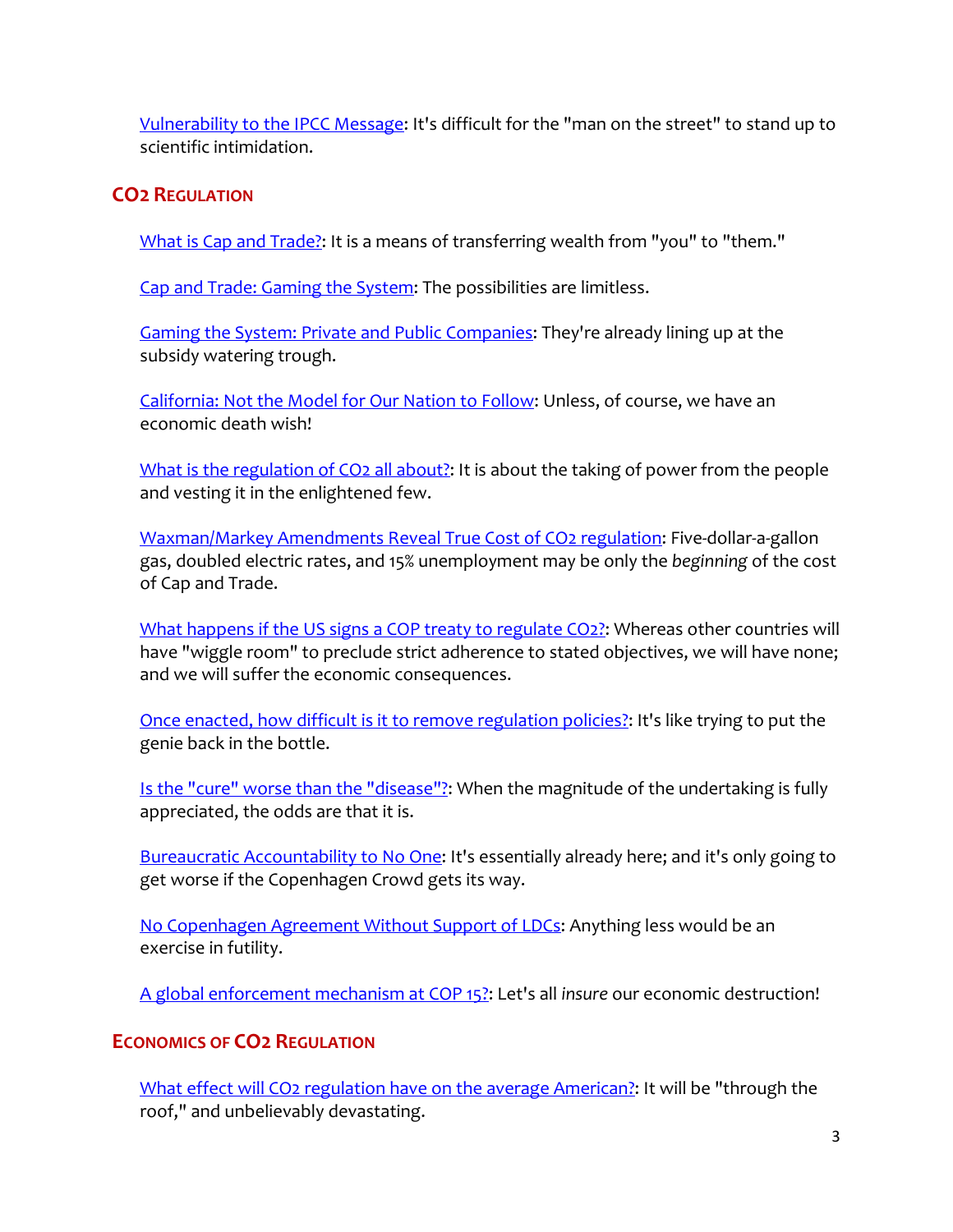[False Economic Assumptions of Currently Proposed CO2 Regulation Legislation:](http://www.co2science.org/video/cop/cop15/economics.php#assumptions) They make required economic sacrifices seem much less onerous than they truly are.

[CO2 Regulation = Global Economic Recession:](http://www.co2science.org/video/cop/cop15/economics.php#recession) History indicates that the only way to significantly reduce CO2 emission is to orchestrate a contraction of the economy.

#### **MORALITY**

[CO2 Regulation: The Essence of Immorality:](http://www.co2science.org/video/cop/cop15/morality.php#immorality) Climate alarmists turn morality on its head by coming down on the wrong side of truth.

[Taking from the Poor of Today and Giving to the Rich of Tomorrow:](http://www.co2science.org/video/cop/cop15/morality.php#poor) It's not only illogical; it's immoral.

[The Morality of Climate Change:](http://www.co2science.org/video/cop/cop15/morality.php#climate) One has to know all the facts to determine the morality of an issue.

### **REAL REASONS FOR COPENHAGEN**

[Wealth Transfer: An Ulterior Motive of COP 15:](http://www.co2science.org/video/cop/cop15/realreasons.php#ulterior) Are country-to-country transfers of wealth more important than reductions of CO2 emissions?

[The Transfer of Wealth from Developed to Developing Countries:](http://www.co2science.org/video/cop/cop15/realreasons.php#wealth) It's a good means for reducing the entire world to undeveloped status.

# **SCIENCE**

["Settled" Science:](http://www.co2science.org/video/cop/cop15/science.php#science) The only parts that are settled are those the world's climate alarmists would rather you didn't know.

[The Science is Not](http://www.co2science.org/video/cop/cop15/science.php#notsettled) Settled: If you forgive our hyperbole, a greater truth was never spoken.

[Missing Science at Copenhagen:](http://www.co2science.org/video/cop/cop15/science.php#missing) Why is the *good* news not shouted from the rooftops?

[Assessing model projections:](http://www.co2science.org/video/cop/cop15/science.php#models) Real-world data suggest their projections of warming are much too high.

Could [all the models be wrong?:](http://www.co2science.org/video/cop/cop15/science.php#wrong) Of course they could, as a single common error would seal the deal.

[Did the rise in CO2 cause the modern increase in temperature?:](http://www.co2science.org/video/cop/cop15/science.php#correlation) There is no compelling reason to believe it did.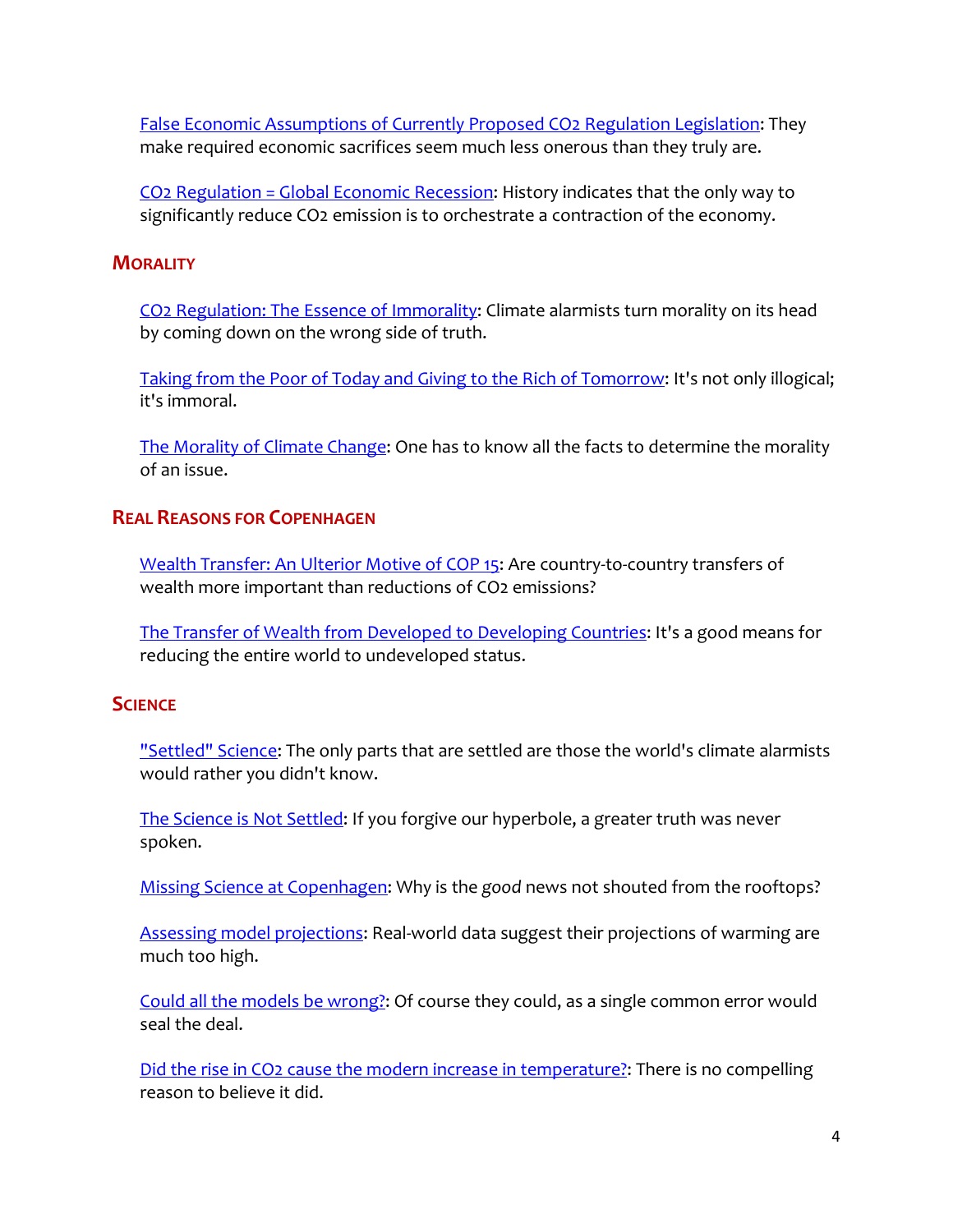[Is a warm climate good?:](http://www.co2science.org/video/cop/cop15/science.php#warm) It is not only *good*, it is actually *better* than its opposite.

[Negative Feedbacks Dominate the Climate System:](http://www.co2science.org/video/cop/cop15/science.php#feedbacks) If it were not so, we would not be here.

[No warming of the past decade?:](http://www.co2science.org/video/cop/cop15/science.php#decade) That is correct; and it is disturbing to the world's climate alarmists.

[Climate Change in Copenhagen:](http://www.co2science.org/video/cop/cop15/science.php#cop) Doom and gloom pervade an international meeting of climate alarmists earlier this year in this famed city.

[Man's Carbon Footprints on the Big Blue Marble:](http://www.co2science.org/video/cop/cop15/science.php#coleman) Are they fueling a climate catastrophe?

[Copenhagen in a Nutshell:](http://www.co2science.org/video/cop/cop15/science.php#nutshell) Great pain, but no gain.

[The Essence of Copenhagen:](http://www.co2science.org/video/cop/cop15/science.php#essence) A setback for science.

[Is CO2 a pollutant?:](http://www.co2science.org/video/cop/cop15/science.php#pollutant) By no means. In fact, it is the *breath of life*.

[Carbon Dioxide: The Breath of Life:](http://www.co2science.org/video/cop/cop15/science.php#breath) Hear the testimony and see the results of *the man who breathed life into plants*.

# **ADDITIONAL CONSIDERATIONS**

[Bias in the Media:](http://www.co2science.org/video/cop/cop15/other.php#media) Claims of climatic catastrophe excite the media; good news draws little attention.

[In Academia, Climate Hysteria Rules:](http://www.co2science.org/video/cop/cop15/other.php#hysteria) To obtain tenure, junior staff must not denigrate the dogma of the powers that be.

[The Influence of Federal Dollars:](http://www.co2science.org/video/cop/cop15/other.php#dollars) Many there are who compromise their integrity to drink at the great money trough.

[The Orwellian Movement of Global Warming:](http://www.co2science.org/video/cop/cop15/other.php#orwellian) The powers that be can even change the past!

[Intimidation Tactics:](http://www.co2science.org/video/cop/cop15/other.php#intimidation) They seem to be standard procedure for silencing those skeptical of climate-alarmist claims.

[Renewable Energy in Place of Fossil Fuels?:](http://www.co2science.org/video/cop/cop15/other.php#renewable) Some day, perhaps, but not yet.

[Renewable Energy Problems:](http://www.co2science.org/video/cop/cop15/other.php#problems) The energy's not always there when it's needed.